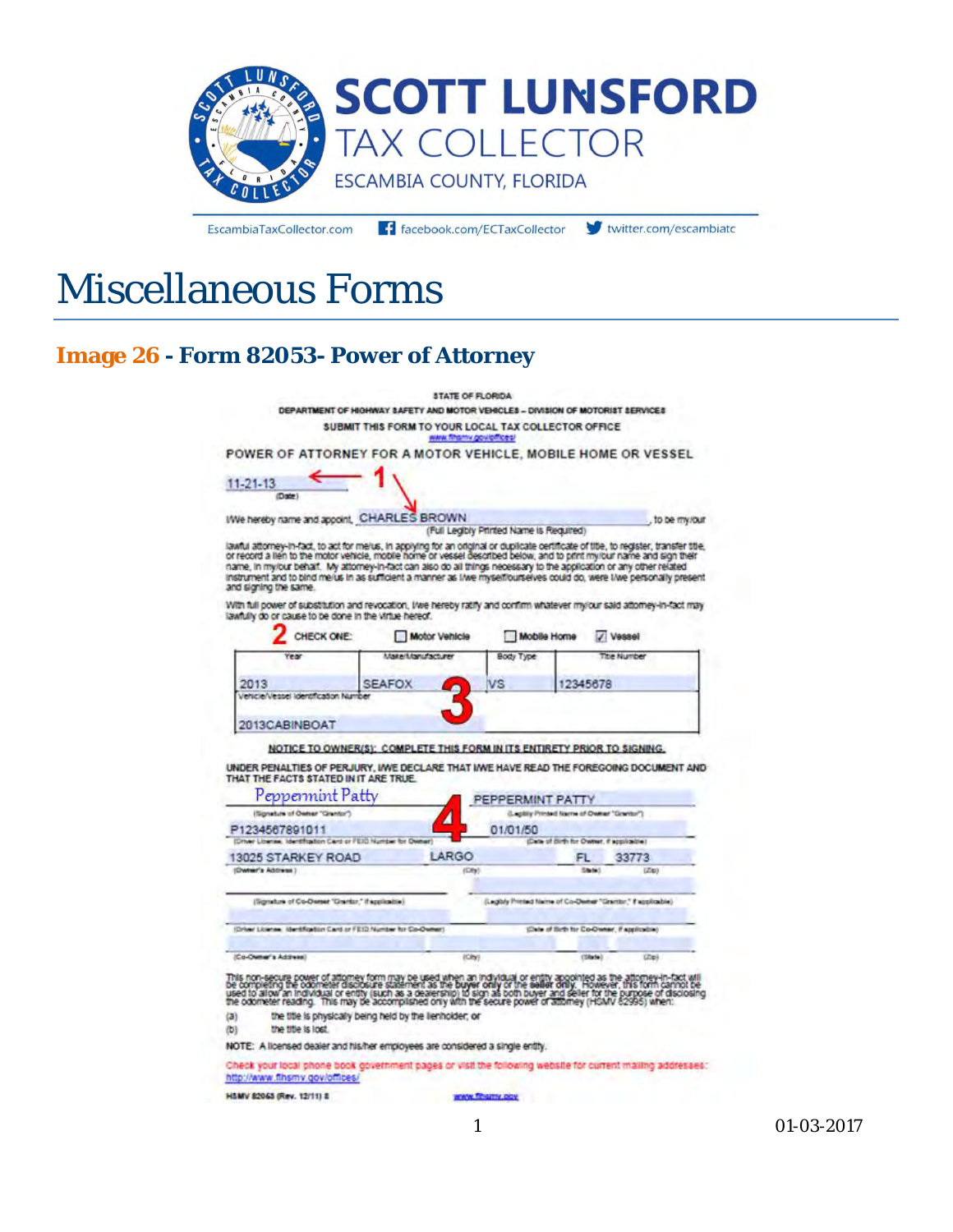This form is used to sign documents on your customer's behalf. We must have either the original or a certified copy. Photocopies will not be accepted. It lists a specific vessel, so it can only be used in transactions pertaining to the specific vessel listed. Completion of this form allows the appointee (usually a dealer representative in the case of vessels) to sign the title, to apply for title, to apply for a duplicate title or to add a lien. This form cannot be used by Motor Vehicle Dealerships when an odometer disclosure is involved. In those cases a Secure Power of Attorney must be used (82995).

**1 Date and Full Legibly Printed Name is Required** 

The full name of the person being appointed POA goes in this area. If your customer is appointing you, your full name should go here, not the dealership's name.

**2 Check One** 

Is the POA for a Motor Vehicle Mobile Home Vessel

**3 Enter the Year, Make, Body Type, Title Number and HIN of the Vessel** 

Complete all the sections here including:

 Year Make Body Type (HS) Title Number VIN

**4 Grantor's information** (most of the time the grantor will be your customer)

This section requires that the grantor provide Their Signature Address DL number Date of Birth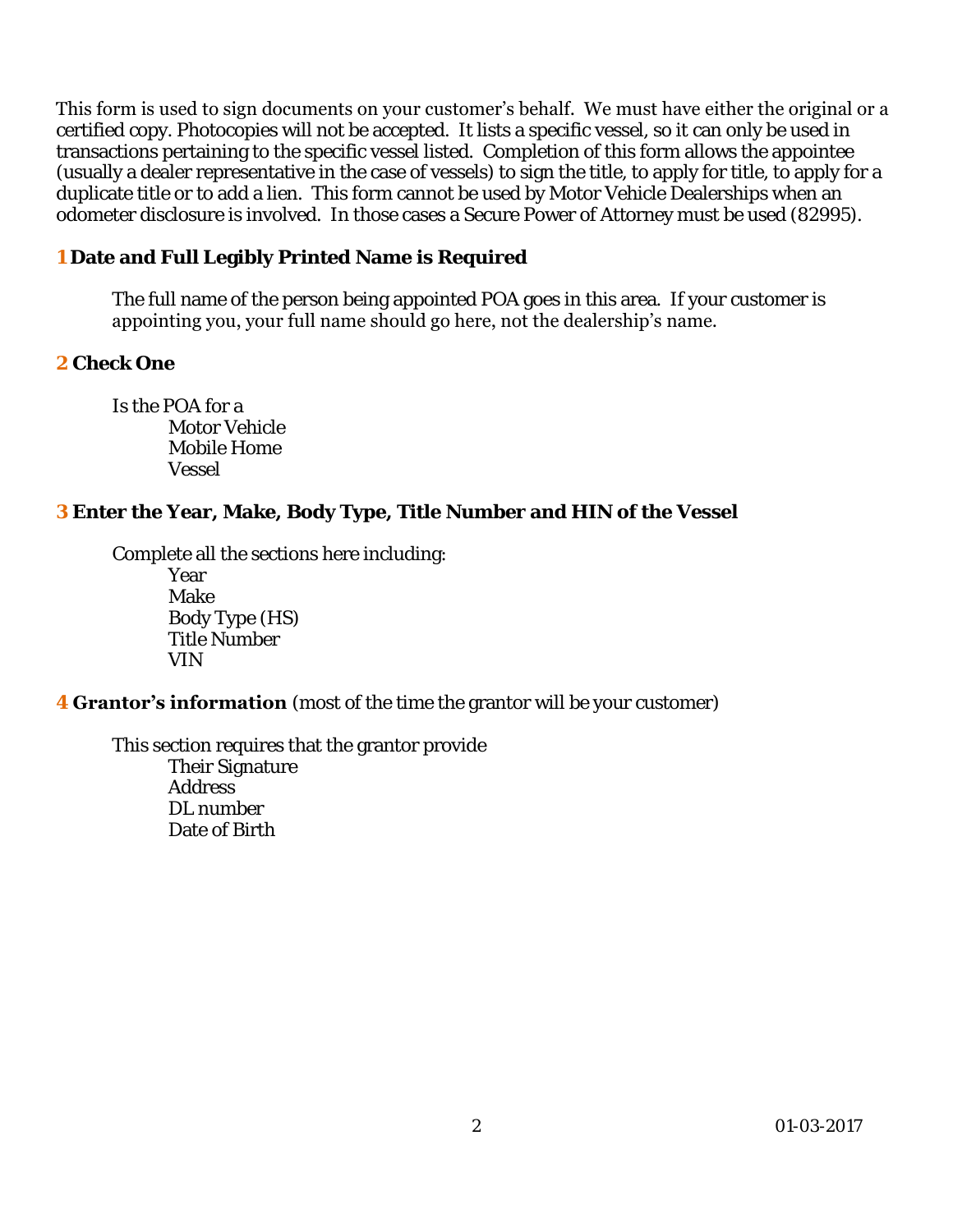# **Image 27- Form 82091- Reassignment Supplement**

|                                                                                                                                                                                                                                                                                                                                                                                                                                                                                                                                                                                                                                                                                                                                                                                                                                                                                                                                                                                                                                                                                         | <b>STATE OF FLORIDA</b><br>DEPARTMENT OF HIGHWAY SAFETY AND MOTOR VEHICLES. |                                                        |                                     |  |  |  |
|-----------------------------------------------------------------------------------------------------------------------------------------------------------------------------------------------------------------------------------------------------------------------------------------------------------------------------------------------------------------------------------------------------------------------------------------------------------------------------------------------------------------------------------------------------------------------------------------------------------------------------------------------------------------------------------------------------------------------------------------------------------------------------------------------------------------------------------------------------------------------------------------------------------------------------------------------------------------------------------------------------------------------------------------------------------------------------------------|-----------------------------------------------------------------------------|--------------------------------------------------------|-------------------------------------|--|--|--|
|                                                                                                                                                                                                                                                                                                                                                                                                                                                                                                                                                                                                                                                                                                                                                                                                                                                                                                                                                                                                                                                                                         | DIVISION OF MOTOR VEHICLES                                                  |                                                        |                                     |  |  |  |
|                                                                                                                                                                                                                                                                                                                                                                                                                                                                                                                                                                                                                                                                                                                                                                                                                                                                                                                                                                                                                                                                                         | Nell Kirkinan Building, 2900 Apalachee Parkway, Talkinassee, FL 32399-0620. |                                                        |                                     |  |  |  |
| REASSIGNMENT SUPPLEMENT TO A CERTIFICATE OF TITLE<br>NOTICE (A) THIS FORM IS A SUPPLEMENT FORM WHICH MAY BE USED BY LICENSED MOTOR VEHICLE/VESSEL DEALERS UPON-<br>DEALER TRANSFERS THIS FORM IS TO BE USED ONLY FOR ODOMETER EXEMPT VEHICLES. TO BE USED IN ORDER FROM TOP<br>TO BOTTOM (B) INDIVIDUALS OR NON-LICENSED DEALERS CANNOT USE THIS FORM OR REASSIGN A CERTIFICATE OF TITLE<br>(C) EACH REASINGINNENT SHALL BE IN SUCCESSIVE ORDER AND IS NOT VALID UNTIL COMPLETED IN FULL: (D) ANY ALTERATION<br>OR ERASURE VOIDS THE ASSIGNMENT. (E) SECTION 319 33, FLORIDA STATUTES, PROVIDES: ANY PERSON IS GUILTY OF A<br>FELONY WHO ALTERS OR FORGES ANY ASSIGNMENT OF CERTIFICATE OF TITLE OR RETAINS FOR USE SUCH ASSIGNMENT THAT<br>HAS BEEN ALTERED OR FORGED, ON A CERTIFICATE OF TITLE OR ON A FORM THE DEPARTMENT PRESCRIBES: (F) THE NAME OF<br>DEALER MUST BE LISTED AS IT APPEARS ON DEALER LICENSE. (G) SALES TAX AMOUNT AND SALES TAX NUMBER DO NOT NEED<br>TO BE COMPLETED ON DEALER TO DEALER SALES. (H) ALICTION MUST COMPLETE A REASSIONMENT AS A LICENSED DEALER. |                                                                             |                                                        |                                     |  |  |  |
| REASSIGNMENT SUPPLEMENT TO: (CHECK ONE AND PROVIDE TITLE NUMBER)<br>FLORIDA CERTIFICATE OF TITLE NUMBER.                                                                                                                                                                                                                                                                                                                                                                                                                                                                                                                                                                                                                                                                                                                                                                                                                                                                                                                                                                                |                                                                             |                                                        |                                     |  |  |  |
|                                                                                                                                                                                                                                                                                                                                                                                                                                                                                                                                                                                                                                                                                                                                                                                                                                                                                                                                                                                                                                                                                         | (FOREIGN STATE) CERTIFICATE OF TITLE N                                      |                                                        |                                     |  |  |  |
| MANUFACTURER'S STATEMENT OF ORIGIN OR CERTIFICATE OF ORIGIN<br><b>IDENTIFICATION NUMBER 2010MAGICTILTTRAILER</b>                                                                                                                                                                                                                                                                                                                                                                                                                                                                                                                                                                                                                                                                                                                                                                                                                                                                                                                                                                        |                                                                             | MAKE MAGI TYPE T<br>2010<br>TRAILER WEIGHT 350         |                                     |  |  |  |
| REASSIGNMENT OF TITLE BY A LICENSED MOTOR VEHICLE DEALER: (ODMPLETE IN FULL)<br>FOR VALUE RECEIVED. I THE VACERSIONED LICENSED DEALER, HEREBY ASSIGN AND WARRANT TITLE OF THE MOTOR VEHICLE DESCRIBED IN THE<br>DERTIFICATE OF TITLE INAMED ABOVE AND CERTA'Y THEILIAUS AS SPECIFIED S<br>CHARLES BROWN                                                                                                                                                                                                                                                                                                                                                                                                                                                                                                                                                                                                                                                                                                                                                                                 | <b>DW</b>                                                                   | 01/01/01                                               | B0001112223344                      |  |  |  |
| <b>Windows</b> and address of the<br>13025 STARKEY RD LARGO FL 33771<br>PURCIALISM'S REVOKVICE ADDRESS                                                                                                                                                                                                                                                                                                                                                                                                                                                                                                                                                                                                                                                                                                                                                                                                                                                                                                                                                                                  |                                                                             | Dony con sentral                                       | Devere consumer #                   |  |  |  |
| 10-RUROHASBREU                                                                                                                                                                                                                                                                                                                                                                                                                                                                                                                                                                                                                                                                                                                                                                                                                                                                                                                                                                                                                                                                          |                                                                             | Did it or subtro                                       | Distant Licence #                   |  |  |  |
| CO-PURCHAIRS'S RESERVICE ADDRESS                                                                                                                                                                                                                                                                                                                                                                                                                                                                                                                                                                                                                                                                                                                                                                                                                                                                                                                                                                                                                                                        |                                                                             |                                                        |                                     |  |  |  |
| UNDER FENALTES OF PERJURY, I DECLARE THAT I HAVE READ THE CONSIGNITY DOCUMENT AND THAT THE FACTS STATED IN IT ARE TRUE.<br>VESSEL DEALER<br>NAME OF DEALERSHIP                                                                                                                                                                                                                                                                                                                                                                                                                                                                                                                                                                                                                                                                                                                                                                                                                                                                                                                          | O<br>THOSE TUPE OF DEALER OR AUTOKORDED PEPIRESENTATIVE                     |                                                        | <b>Vessel Dealer Representative</b> |  |  |  |
| 13025 STARKEY RD                                                                                                                                                                                                                                                                                                                                                                                                                                                                                                                                                                                                                                                                                                                                                                                                                                                                                                                                                                                                                                                                        | Signature                                                                   |                                                        | 01/01/10                            |  |  |  |
| LOCARESS OF DELL ERSHIP                                                                                                                                                                                                                                                                                                                                                                                                                                                                                                                                                                                                                                                                                                                                                                                                                                                                                                                                                                                                                                                                 |                                                                             |                                                        | SATE                                |  |  |  |
| REASSIGNMENT OF TITLE BY A LICENSED MOTOR VEHICLE DEALER: (COMPLETE IN FULL)<br>FOR YALLIS RECEVED, I. THE UNDERSKINED LICENSED DEALER, HEREBY ASSISS AND WARRANT YITLE OF THE MITTOR VEHICLE DESIGNIBILS IN THE<br>CERTIFICATE OF TITLE INAMED ABOVE AND CERTIFY THIS SALE AS SPECIFIED RELOW.                                                                                                                                                                                                                                                                                                                                                                                                                                                                                                                                                                                                                                                                                                                                                                                         |                                                                             |                                                        |                                     |  |  |  |
| PURCHASERED)                                                                                                                                                                                                                                                                                                                                                                                                                                                                                                                                                                                                                                                                                                                                                                                                                                                                                                                                                                                                                                                                            |                                                                             | During the limit for                                   | <b>DRIVIN LICENSE R</b>             |  |  |  |
| FURGINIST'S PRIFORMER ADDRESS                                                                                                                                                                                                                                                                                                                                                                                                                                                                                                                                                                                                                                                                                                                                                                                                                                                                                                                                                                                                                                                           |                                                                             |                                                        |                                     |  |  |  |
| <b><i>ED-PURCHASEREE)</i></b>                                                                                                                                                                                                                                                                                                                                                                                                                                                                                                                                                                                                                                                                                                                                                                                                                                                                                                                                                                                                                                                           |                                                                             | Darg or aims)                                          | Dividen Licenson #                  |  |  |  |
| <b>ID-PURSHABILE RESERVEE ADDRESS</b>                                                                                                                                                                                                                                                                                                                                                                                                                                                                                                                                                                                                                                                                                                                                                                                                                                                                                                                                                                                                                                                   |                                                                             |                                                        |                                     |  |  |  |
| <b>DEALER LICENSE #</b><br>I CERTIFY THAT THE SALES TAX WIPOSED BY CHAPTER 212, FLORIDA STATUTES, UPON MOTOR VEHICLES HAS BEEN PAID BY THE<br>PURCHASER ON THE ABOVE DESCRIBED<br>AMOUNT OF SALES TAX COLLECTED                                                                                                                                                                                                                                                                                                                                                                                                                                                                                                                                                                                                                                                                                                                                                                                                                                                                         | CROSSING BALLAST CARD                                                       | COOMETER READING<br>FLORIDA SALES TAX REGISTRATION NO. | <b>GATE READ</b>                    |  |  |  |
|                                                                                                                                                                                                                                                                                                                                                                                                                                                                                                                                                                                                                                                                                                                                                                                                                                                                                                                                                                                                                                                                                         |                                                                             |                                                        |                                     |  |  |  |
|                                                                                                                                                                                                                                                                                                                                                                                                                                                                                                                                                                                                                                                                                                                                                                                                                                                                                                                                                                                                                                                                                         | SIGNATURE OF DEALER OR AUTHORIZED REPRESENTATIVE                            |                                                        |                                     |  |  |  |
| UNDER FENIALTES OF PERJURY, LOEOLINE THAT LHAVE READ THE FOREGOING DOCUMENT AND THAT THE FACTS STATED IN IT ARE TRUE.<br><b><i>NAME OF DEALERSHIP</i></b><br><b><i>NEWMEEN OF DEALERSHIP</i></b>                                                                                                                                                                                                                                                                                                                                                                                                                                                                                                                                                                                                                                                                                                                                                                                                                                                                                        |                                                                             |                                                        | DATE:                               |  |  |  |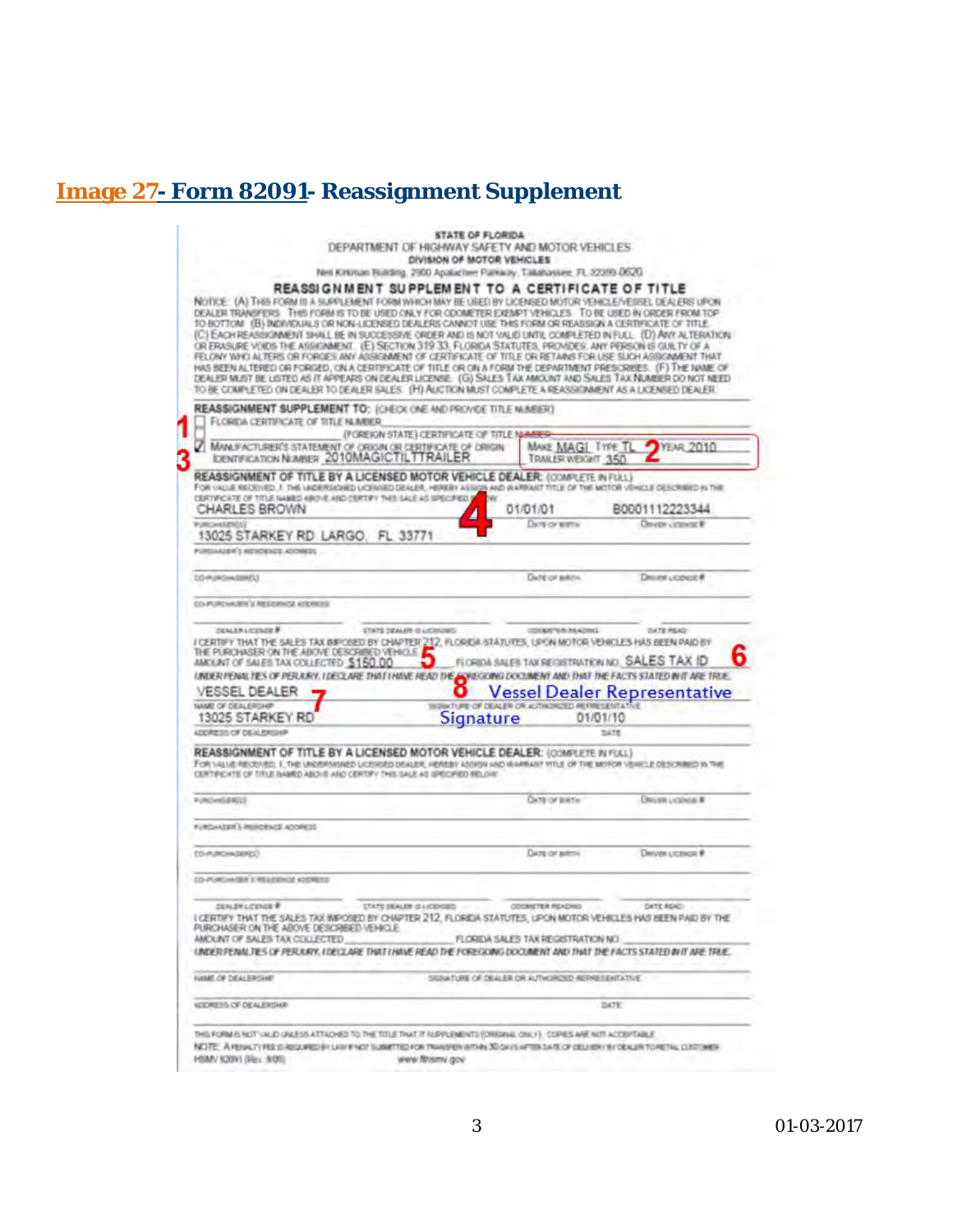This form can be used to reassign ownership on a trailer weighing under 200 lbs. Either a Bill of Sale, the MCO or a copy of the MCO should accompany this form.

**1 Reassignment Supplement to:**

Florida Certificate of Title Foreign Proof of Ownership Manufacturer's Statement or Certificate of Origin (MCO/MSO)

Check the appropriate box (usually it will be the MCO box)

**2 Trailer Information** 

Make Type Year Weight

**3 Identification Number** 

**4 Reassignment by a Licensed Dealer** 

 Purchaser information goes in this area and should include: Name

Address Date of birth DL number

- **5 Amount of Sales Tax Collected**  Enter the amount of sales tax you collected on the trailer
- **6 Florida Sales Tax Registration No.**  Enter your sales tax registration number
- **7 Dealership Information**  Dealership name Dealership address
- **8 Dealer Representative Signature**  A representative from the dealership signs and dates here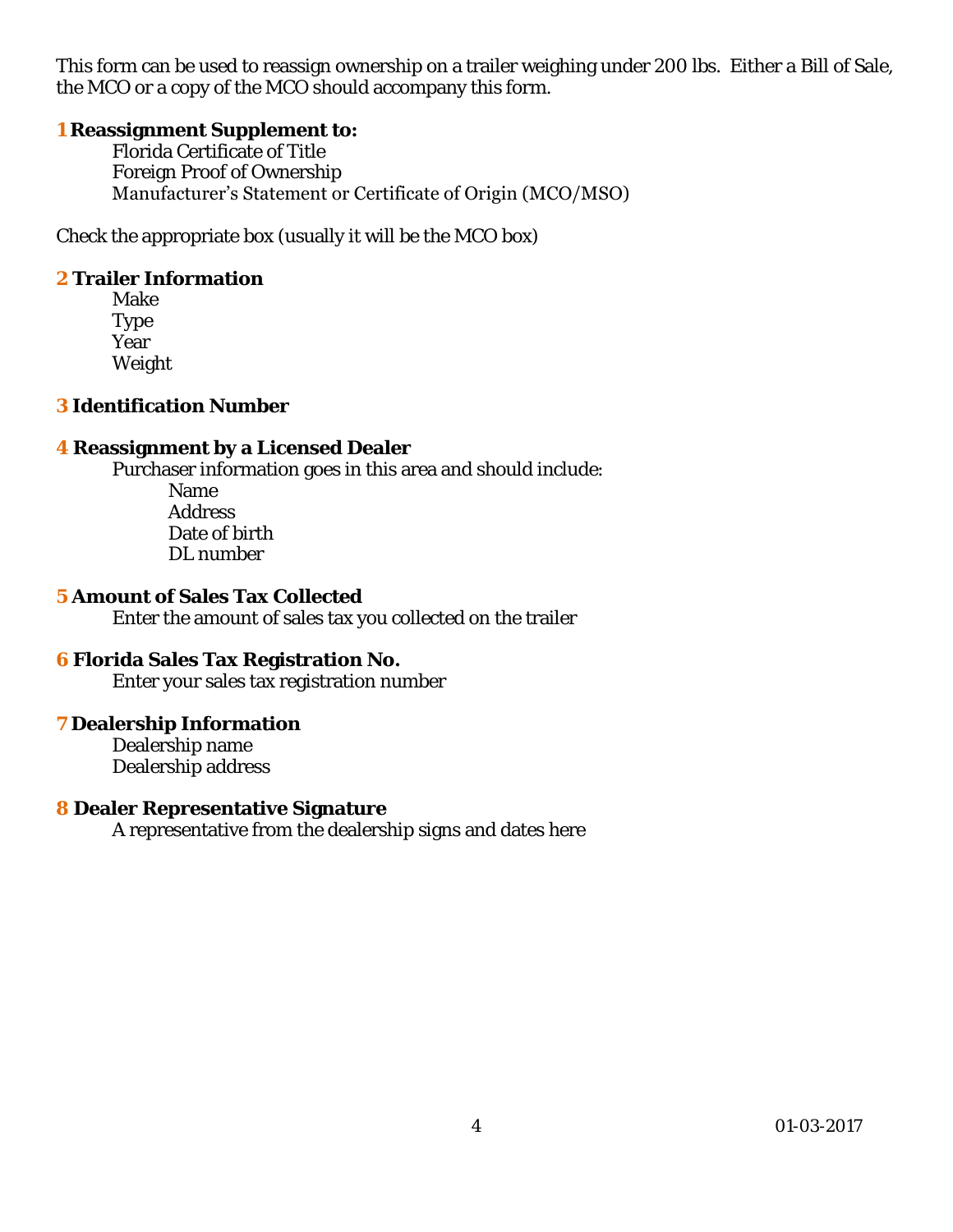### **Image 28 - Form 87015- Duplicate Registration, Replacement Decal, Change of Classification**

| (1)                                                                                                                                                                                                                                                            | <b>GEE APPLICATION INSTRUCTIONS ON REVERSE SIDE:</b> | <b>TYPE OF REQUEST</b>                   |                                                                                                              |
|----------------------------------------------------------------------------------------------------------------------------------------------------------------------------------------------------------------------------------------------------------------|------------------------------------------------------|------------------------------------------|--------------------------------------------------------------------------------------------------------------|
|                                                                                                                                                                                                                                                                |                                                      |                                          |                                                                                                              |
| DATE 11-21-13                                                                                                                                                                                                                                                  |                                                      | TELEPHONE # 727-555-5555                 |                                                                                                              |
| I (We) hereby make application for the following:                                                                                                                                                                                                              |                                                      |                                          |                                                                                                              |
| Duplicate Certificate of Registration                                                                                                                                                                                                                          |                                                      | <b>Z</b> Replacement Decal               | Change of Vessel Classification                                                                              |
| (2)                                                                                                                                                                                                                                                            |                                                      | <b>VESSEL INFORMATION</b>                |                                                                                                              |
| Make of Vessel SEAFOX                                                                                                                                                                                                                                          |                                                      | Hull Identification Number DUPLICATEREGI |                                                                                                              |
| Model Year 2013                                                                                                                                                                                                                                                | Title # 12345678                                     |                                          | Reg. # FL1234FL                                                                                              |
| Date of Current Registration 06/10/2011                                                                                                                                                                                                                        | Previous Decal Issued                                |                                          | Decal Expires 06/30/2014                                                                                     |
| (3)                                                                                                                                                                                                                                                            | <b>CERTIFICATION</b>                                 |                                          |                                                                                                              |
| A.<br>The current original certificate of registration to the above described vessel was:                                                                                                                                                                      |                                                      |                                          | W Lost # Defaced                                                                                             |
|                                                                                                                                                                                                                                                                |                                                      |                                          | Il Damaged   Never Received                                                                                  |
| в<br>The original decal to the above vessel was:                                                                                                                                                                                                               |                                                      |                                          | El Lost El Stolen El Defaced                                                                                 |
|                                                                                                                                                                                                                                                                |                                                      |                                          | <sup>17</sup> Damaged <sup>17</sup> Never Received                                                           |
|                                                                                                                                                                                                                                                                |                                                      |                                          |                                                                                                              |
| с<br>I (We) hereby request that the use of my (our) vessel registered as FL/DO<br>be changed from:                                                                                                                                                             |                                                      |                                          |                                                                                                              |
| Commercial to Recreational Craft   Recreational Craft to Commercial*                                                                                                                                                                                           |                                                      |                                          |                                                                                                              |
|                                                                                                                                                                                                                                                                |                                                      |                                          | *Please circle one of the following to indicate the intended commercial use of the vessel:                   |
|                                                                                                                                                                                                                                                                |                                                      |                                          |                                                                                                              |
|                                                                                                                                                                                                                                                                |                                                      |                                          |                                                                                                              |
| Blue Crab (BC)                                                                                                                                                                                                                                                 | Charter (CC) Fish (CF) Live Bait (LB)                |                                          | Mackerel (CM) Other (OT) Oyster (OY)                                                                         |
| Shrimp (SH - Reciprocal, SN - Non-Reciprocal) Spiny Lobster (CL) Sponge (SP)                                                                                                                                                                                   |                                                      |                                          | Stone Crab (SC)                                                                                              |
| <b>NOTE:</b><br>resident/alien commercial licenting requirements.                                                                                                                                                                                              |                                                      |                                          |                                                                                                              |
| <b>CHARLES BROWN</b>                                                                                                                                                                                                                                           |                                                      |                                          | See Item 3 & 4 under "Instructions to Apply for a Change of Class" on the reverse side of this form for non- |
| NAME OF OWNER                                                                                                                                                                                                                                                  |                                                      | <b><i>NAME OF CO-OWNER</i></b>           |                                                                                                              |
| B0001112223344                                                                                                                                                                                                                                                 | 06/30/1065                                           |                                          |                                                                                                              |
| 13025 STARKEY RD                                                                                                                                                                                                                                               | <b><i>CDATE OF BIR</i></b>                           | CO-OWNER DI. NUMBERS                     | <b>(DATE OF BIRTH)</b>                                                                                       |
|                                                                                                                                                                                                                                                                |                                                      | <b><i>GATIORESSY</i></b>                 |                                                                                                              |
| FL.                                                                                                                                                                                                                                                            | 11771                                                |                                          |                                                                                                              |
| (STATE)                                                                                                                                                                                                                                                        | $(T\overline{H})$                                    | CTTY<br><b>ATTESTMENT</b>                | (STATE)<br>(2.IP)                                                                                            |
| LARGO<br><b>CITY</b> )                                                                                                                                                                                                                                         |                                                      | <b>CRECKWHIPS APPLICABLE</b>             |                                                                                                              |
| Decal was reported stolen to the:                                                                                                                                                                                                                              |                                                      | Police Department                        | Shariff's Office<br>ér.                                                                                      |
|                                                                                                                                                                                                                                                                |                                                      |                                          |                                                                                                              |
|                                                                                                                                                                                                                                                                |                                                      |                                          | win is true and correct to the best of my knowledge.                                                         |
| <b>Charles</b> Brown                                                                                                                                                                                                                                           |                                                      |                                          | 11-21-13                                                                                                     |
| (OwnerCo-Owner's Signature)                                                                                                                                                                                                                                    |                                                      |                                          | (Tave)                                                                                                       |
| Complete the following, it applicable:                                                                                                                                                                                                                         | was surrendered to the tax collector:                |                                          |                                                                                                              |
| <b>OWNER OL NUMBER</b><br>(ADDRESS)<br>(4)<br>I hereby certify under the penalty of perjury that the decal for the vessel listed in Section 2, is no longer or has never been in my<br>possession for the reason checked in Section 3. All informat<br>(Dexal) |                                                      | (County)                                 | (Agmory)                                                                                                     |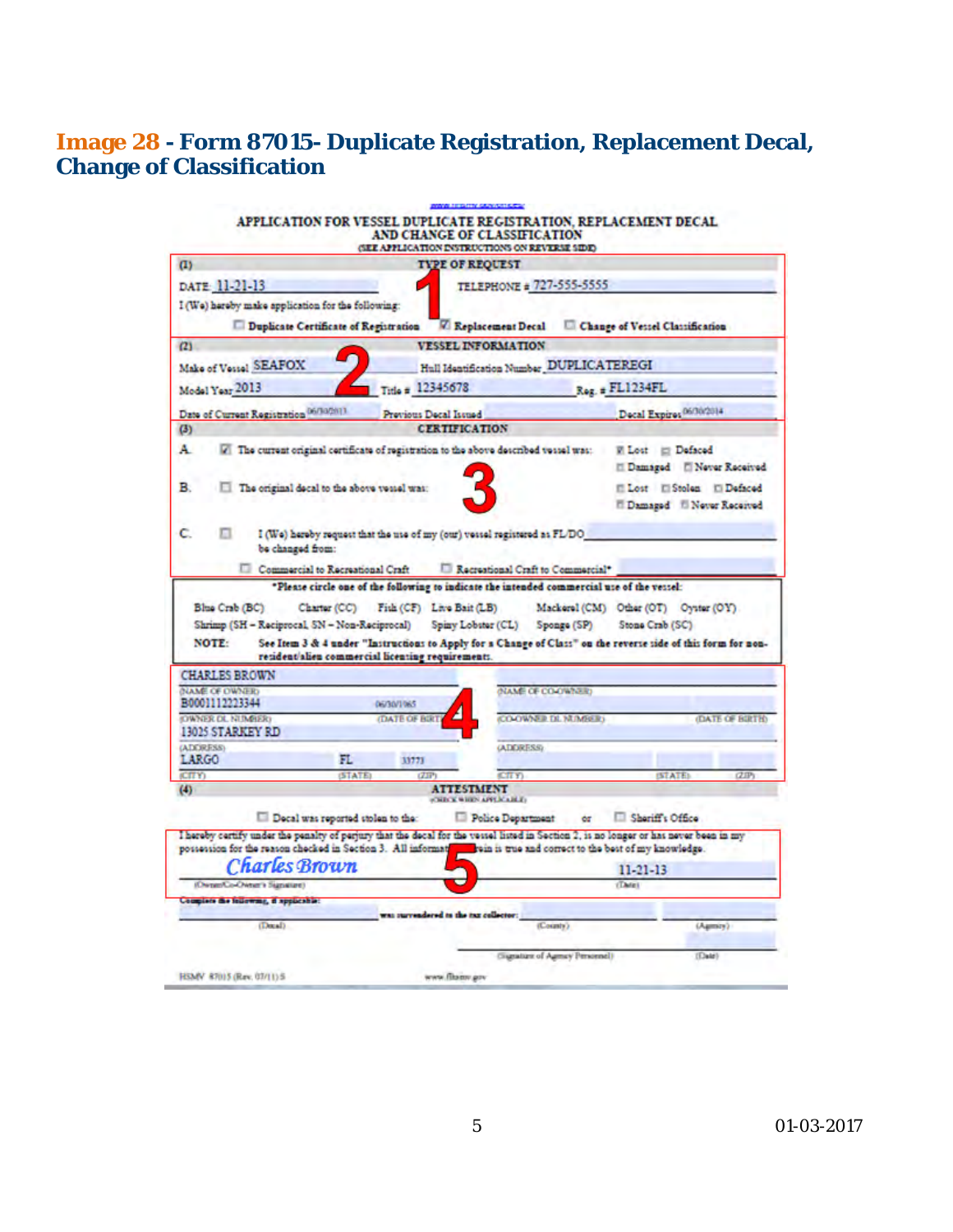This form is another one of our multi-purpose forms. It's used to replace a registration, replace a decal, or to change the registration use of a vessel.

- **1 Section 1 -Date, Telephone #, Type of Request**  Enter Date, Telephone number and check the box that is appropriate.
- **2 Section 2 -Vessel Information**  Include Make, HIN, Year, Title number and FL number
- **3 Section 3 Certification**  What are you replacing and why? Place a checkmark in the appropriate areas
- **4 Section 4 Owner Information**  Complete with owner's name and address
- **5 Section 5 Attestment**  The customer signs and dates here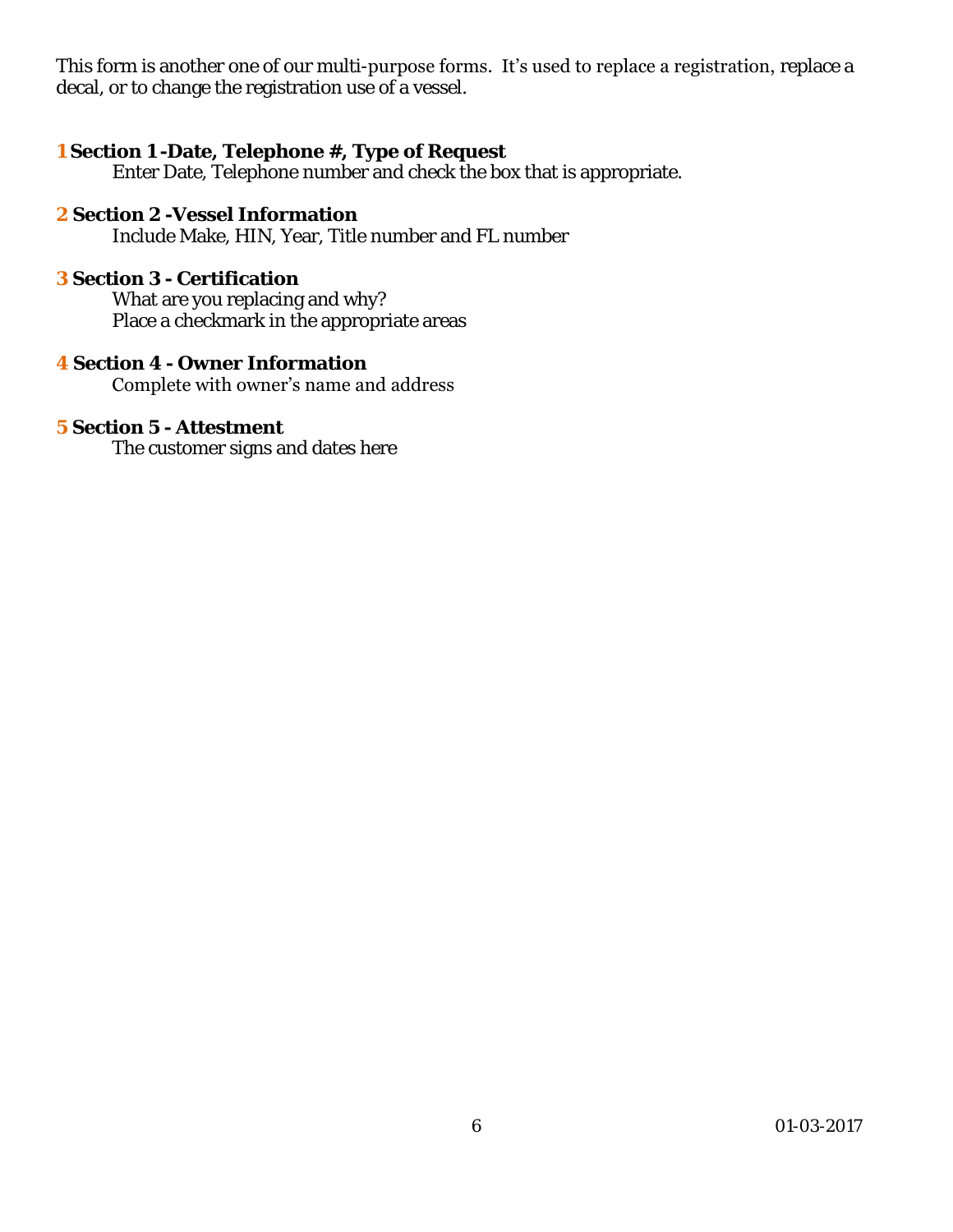## **Image 29 - Form 87244- Application to Register Non-Titled Vessels**

|                                                                                                                                                         | DEPARTMENT OF HIGHWAY SAFETY AND MOTOR VEHICLES<br>DIVISION OF MOTORIST SERVICES<br>SUBMIT THIS FORM TO YOUR LOCAL TAX COLLECTOR OFFICE<br>www.flksmv.gov/offices/ |                                                          |                |                                                                                |                                                                                                                                                   |
|---------------------------------------------------------------------------------------------------------------------------------------------------------|--------------------------------------------------------------------------------------------------------------------------------------------------------------------|----------------------------------------------------------|----------------|--------------------------------------------------------------------------------|---------------------------------------------------------------------------------------------------------------------------------------------------|
| Out-of-State vessel registration<br>Dealer vessel registration<br>Documented vessel registration<br>Government vessel<br>Amphibious vessel registration | APPLICATION TO REGISTER NON-TITLED VESSELS                                                                                                                         |                                                          |                | $\sqrt{OR}$                                                                    | <b>AND</b><br>Note: When joint ownership.<br>please indicate if "or" or "and" is to<br>be shown. If neither is checked, it<br>".bar" divided with |
| Owner's Name<br><b>CHARLES BROWN</b><br>Co-Owner's Name<br><b>SALLY BROWN</b>                                                                           | Owner's Email Address<br><b>CBROWN@FAKEEMAIL.COM</b><br><b>CI-Owner's Fmail Address</b><br><b>SHROWN@FA</b><br>MAIL COM                                            | Date of Hirth<br>6/30/1950<br>Date of Birth<br>6/30/1952 | Ses.<br>м<br>š | B1112223334455<br>82223334445566                                               | Florida DL or FEID/Suffix Number<br>Florida DL or FEID/Series Namber                                                                              |
| Owner's Marinu Address<br>13025 STARKEY RD<br>Owner's Street Address in Fictida (Mandatory)                                                             | LARGO                                                                                                                                                              | City<br>City                                             |                | State<br>FL<br>Slate                                                           | Zin<br>33773<br>Zin                                                                                                                               |
| Propulsion<br>Wood<br>Ahmimum                                                                                                                           | Model Years<br>(Hall Lenath)<br>Fuel<br>Outboard<br>Gas<br>Inboard<br>Diesel                                                                                       |                                                          | Use<br>₽       | (Hull Identification Number)<br>Recreational (Pleasure)<br>Dealer Manufacturer |                                                                                                                                                   |
| Mandaziarer's Names<br>Hull Material                                                                                                                    |                                                                                                                                                                    |                                                          |                |                                                                                |                                                                                                                                                   |
| <b>Iic2</b><br>Steel<br>Fiberglass<br>Wood/Fiberglass                                                                                                   | Electric<br>Inboard/Outboard<br>Other<br>Air Propelled                                                                                                             |                                                          |                | Commercial Fish                                                                | Commercial Shrimp Reciprocal<br>Commercial Shrimp Non-Rocip.                                                                                      |
| Other<br>Vessel Type<br>Airboat                                                                                                                         | Other                                                                                                                                                              |                                                          |                | Commercial Oyster<br>Commercial Sponge<br>Commercial Charter                   |                                                                                                                                                   |
| Sailboat<br>Aux. Sailboat<br>Cabin Motorboat                                                                                                            |                                                                                                                                                                    |                                                          |                | Commercial Stone Crab<br>Commercial Live Bait                                  | Commercial Spiny Lobster                                                                                                                          |
| Canoe<br>Housaboat<br>Inflatable                                                                                                                        |                                                                                                                                                                    |                                                          |                | Commercial Mackerel<br>Hire (Livery)<br>Commercial Blue Crab                   |                                                                                                                                                   |
| Open Motorboat<br>Pontoon<br>Personal Watercraft                                                                                                        |                                                                                                                                                                    |                                                          |                | Commercial Other<br>Government                                                 |                                                                                                                                                   |
| Other<br>UNDER FENALTIES OF FERJURY, I DECLARE THAT I HAVE READ THY FOREGOING DOCUMENT AND THAT THE FACTS STATED IN IT                                  |                                                                                                                                                                    |                                                          |                |                                                                                |                                                                                                                                                   |
| <b>ARE TRUE</b><br>arles Brown                                                                                                                          |                                                                                                                                                                    |                                                          | Brown          |                                                                                |                                                                                                                                                   |
| grature of Applicant (Owner)<br>under the previsions of Chapter 119, Florida Statutes.                                                                  | Date<br>NOTICE: When this application is received by a state agency, the information contained herein becomes a public record subject to impection                 | Signalian of Applicant (Co-Owner)                        |                |                                                                                | Date                                                                                                                                              |

Onck you heal about book measures away or yiel the following vehicle for current walker addresses. Send were discussed any inflictation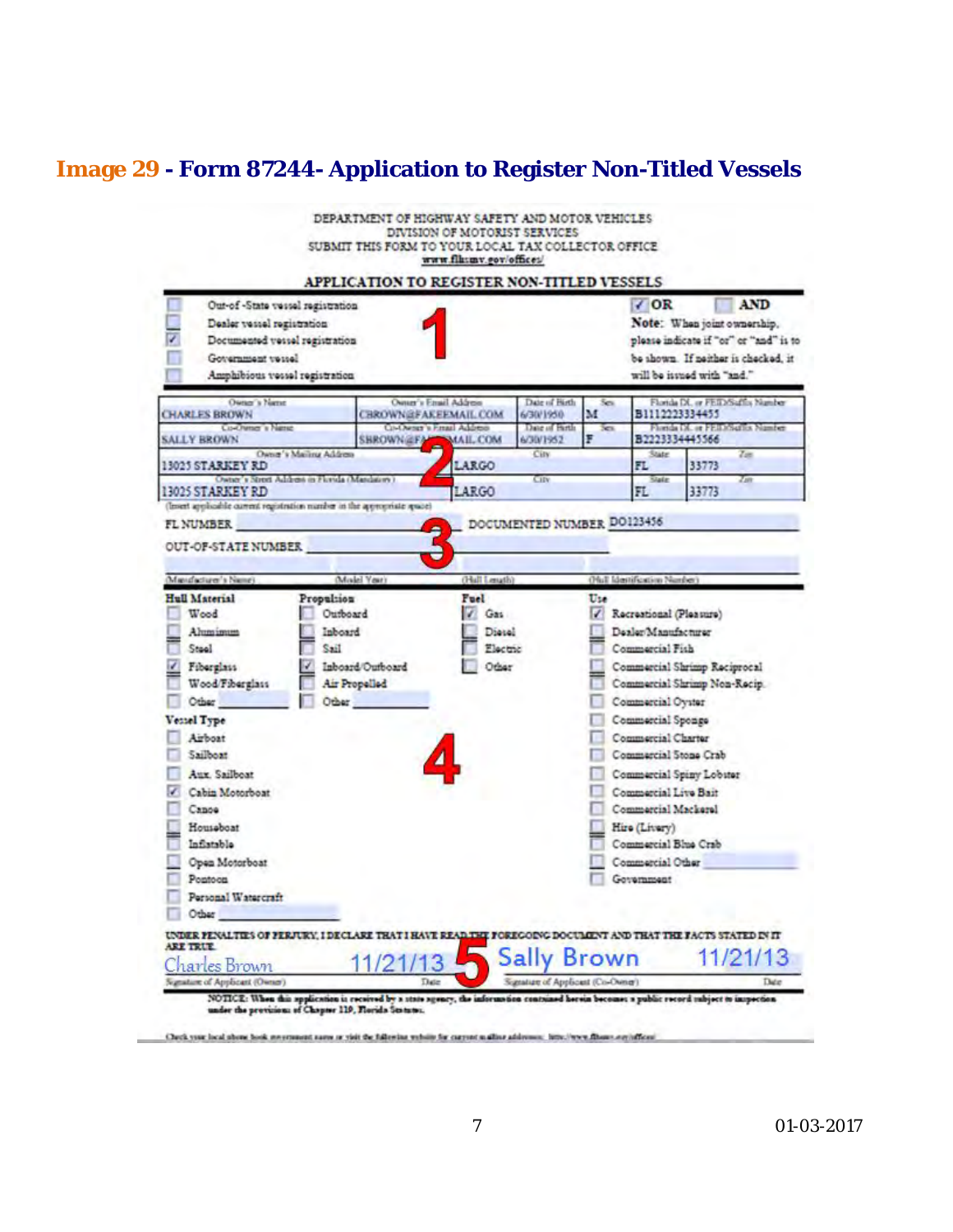This form is used for the registration of Documented Vessels. Documented vessels are a registration only, so no FL title is issued. Documentation is applied for through the US Coast Guard. The vessel must meet specifications in order to qualify for documentation. Proof of documentation must be provided by the Coast Guard in order to issue DO numbers. Assuming that proof is provided, you will submit that along with the 87244 in order to transfer ownership.

#### **1 Type of Request**

Which type of non-titled vessel is this for? If there is co-ownership be sure to indicate which conjunction your customers would like

#### **2 Purchaser Information**

Ownership information goes in this section including name, address, DL number and date of birth.

#### **3 Vessel Information**

The Documented Number (DO number) and vessel information go in this are including: Make, Year, Length and HIN

#### **4 Vessel Details**

Indicate the Hull Material, Propulsion, Fuel, Vessel Type and Use of the vessel

#### **5 Applicant Signatures**

All owner's signatures go in this section.